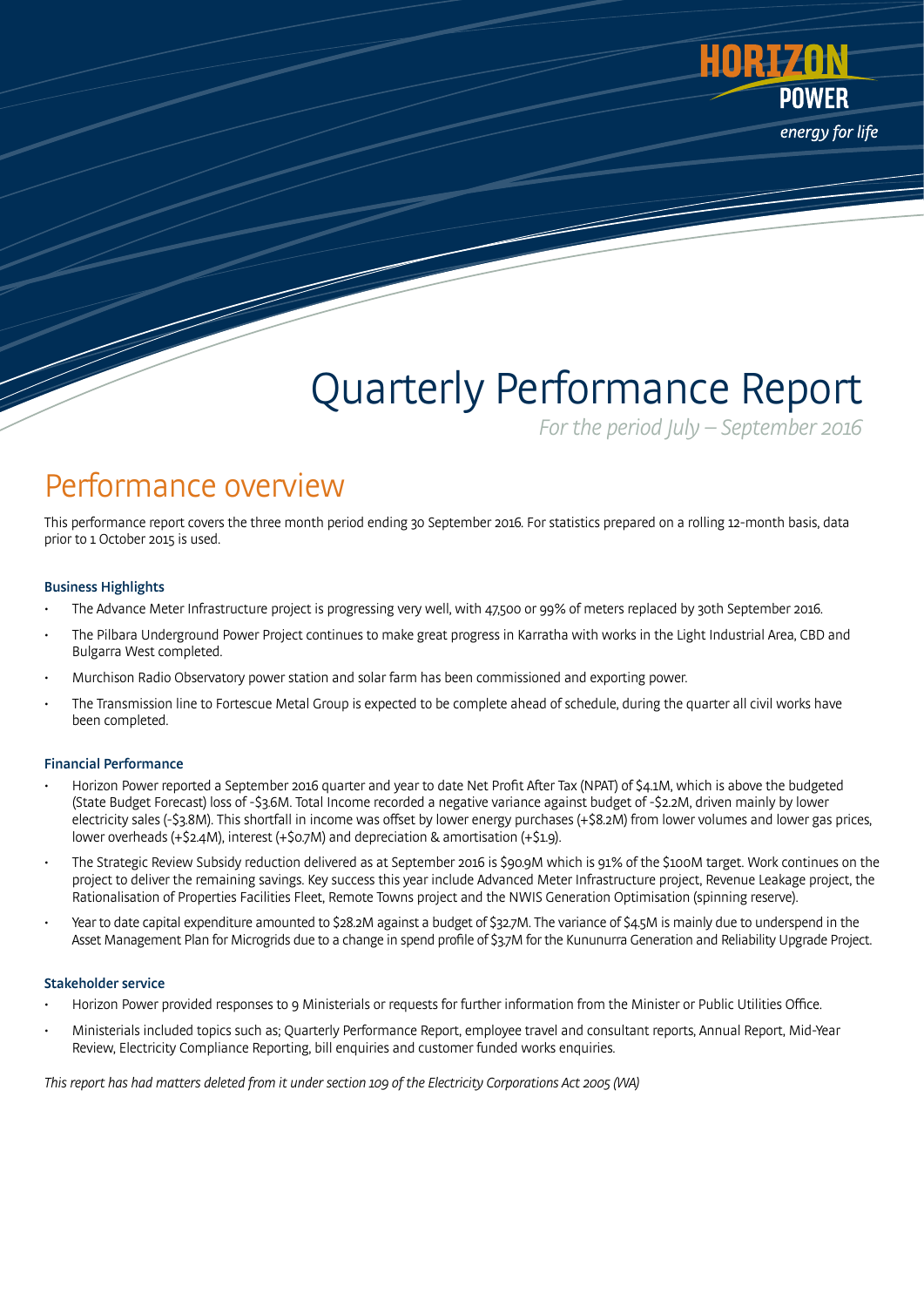

### Safety, health and the environment



Lost Time Injury Severity Rate 12 month rolling average



Lost Time Injuries Frequency Rate 12 month rolling average

All Medical Injuries Frequency Rate 12 month rolling average



- There was a reduction in Lost Time Injury and All Medical Injury Frequency Rates in September due to Lost Time Injury from September 2015 removed from 12 month rolling average.
- The lost time severity rate for the quarter was 5.0, which is greater than the quarter ended September 2015 figure of 4.5.
- There was one public safety incident for the period ended September 2016, being the tripping of a High Voltage Feeder due to overheating of an aluminium conductor that melted and fell to the ground whilst work was being undertaken on the same.
- There was a one reportable fuel spill at Yungngora power station.
- The Unassisted Pole Failure rate\* was at 1.62 compared to a target of <1.00. There were no unassisted pole failures for the quarter. \* based on a 3 year rolling average per 10,000 poles

### Customer service and electricity delivery



- 100% of new customer connections were completed on time.
- There were 82 new connections during the quarter.



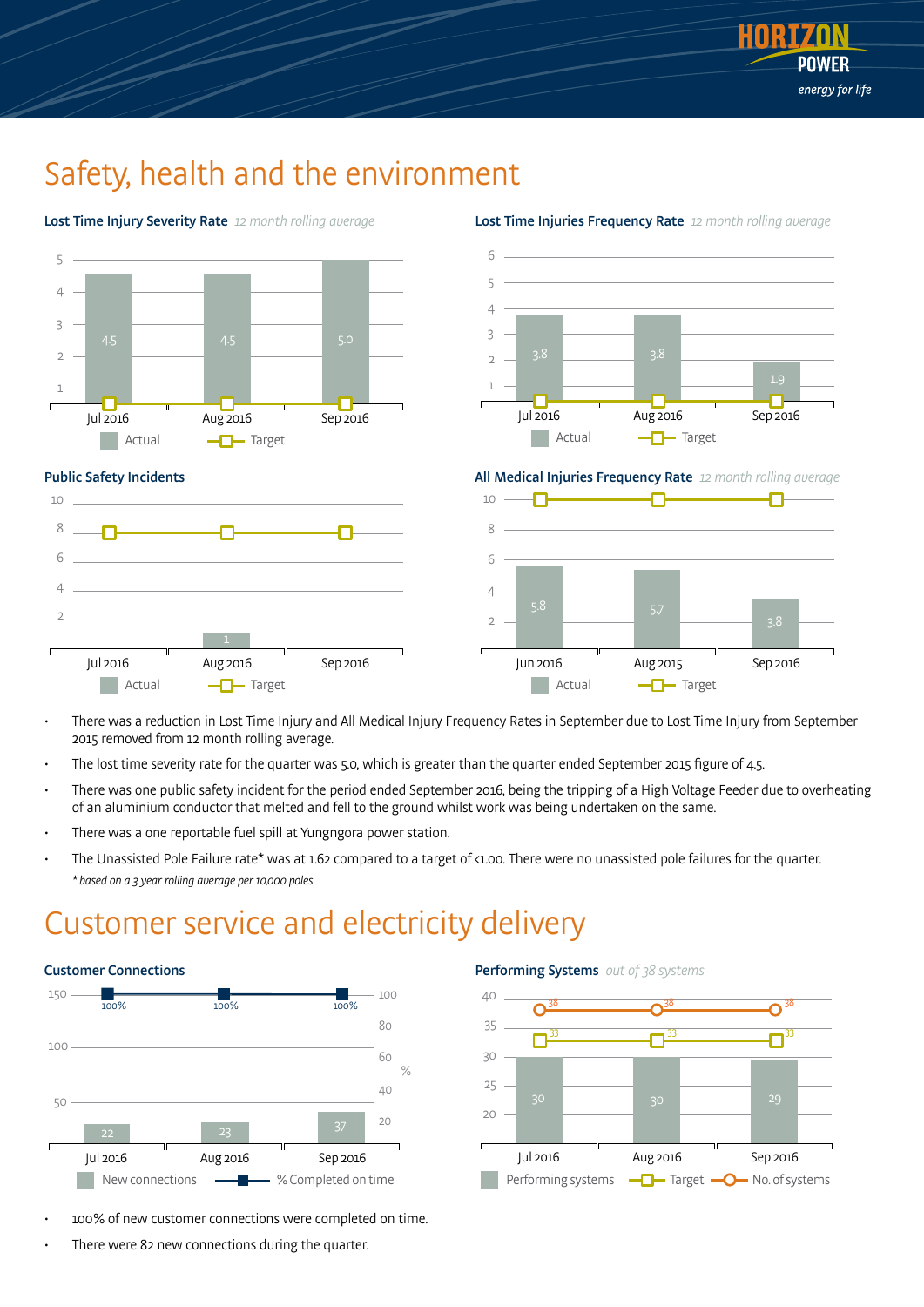

### Financial performance - actual versus SBF

Net Profit After Tax for year to date September 2016 was higher the State Budget Forecast, with variances broken down as follows:

#### Profit and Loss Summary (in \$millions)

|                                         | Period Ended Sep 2016 |            |            |
|-----------------------------------------|-----------------------|------------|------------|
|                                         | <b>ACTUAL</b>         | <b>SDP</b> | <b>VAR</b> |
| Income                                  | 108.8                 | 111.0      | (2.2)      |
| Fuel and electricity purchases          | (36.4)                | (44.6)     | 8.2        |
| Operating labour, overheads & materials | (28.9)                | (31.4)     | 2.4        |
| <b>EBITDA</b>                           | 43.5                  | 35.1       | 8.4        |
| Finance Lease adjustment                |                       |            |            |
| Depreciation and amortisation           | (19.9)                | (21.8)     | (1.9)      |
| <b>EBIT</b>                             | 23.6                  | 13.2       | (10.3)     |
| Interest                                | (17.7)                | (18.3)     | 0.7        |
| Income tax                              | (1.8)                 | 1.5        | (3.6)      |
| Net profit after tax                    | 4.1                   | (3.6)      | 7.7        |

#### 1. Income

A negative variance of -\$2.2M in income primarily due to the following:

- (I) Electricity sales recorded a shortfall of -\$3.8M (actual \$56.4M v budget \$60.2M) mainly due to lower volume and the delay in gazetting the L4 tariff.
- (II) Developer and Customer Contributions reported a positive variance of \$1.4M due to greater development activity

#### 2. Fuel and electricity purchases

 A positive variance of +\$8.2M was mainly driven by budgeted prices being forecasted using the new contract rates and the actual purchases being based on the existing contract.

#### 3. Operating labour, overheads and materials

 Operating expenditure is tracking under budget primarily driven by lower overheads due to cost management, savings and timing of expenditure.

#### 4. Depreciation

 Depreciation is lower than budget mainly due to timing differences regarding methodology used in calculating budget depreciation.

#### 5. Interest and income tax

 The positive variance of +\$0.7M in interest is due to lower debt than budgeted. The unfavourable variance in tax (-\$3.6M) is resulting from higher earnings than budgeted.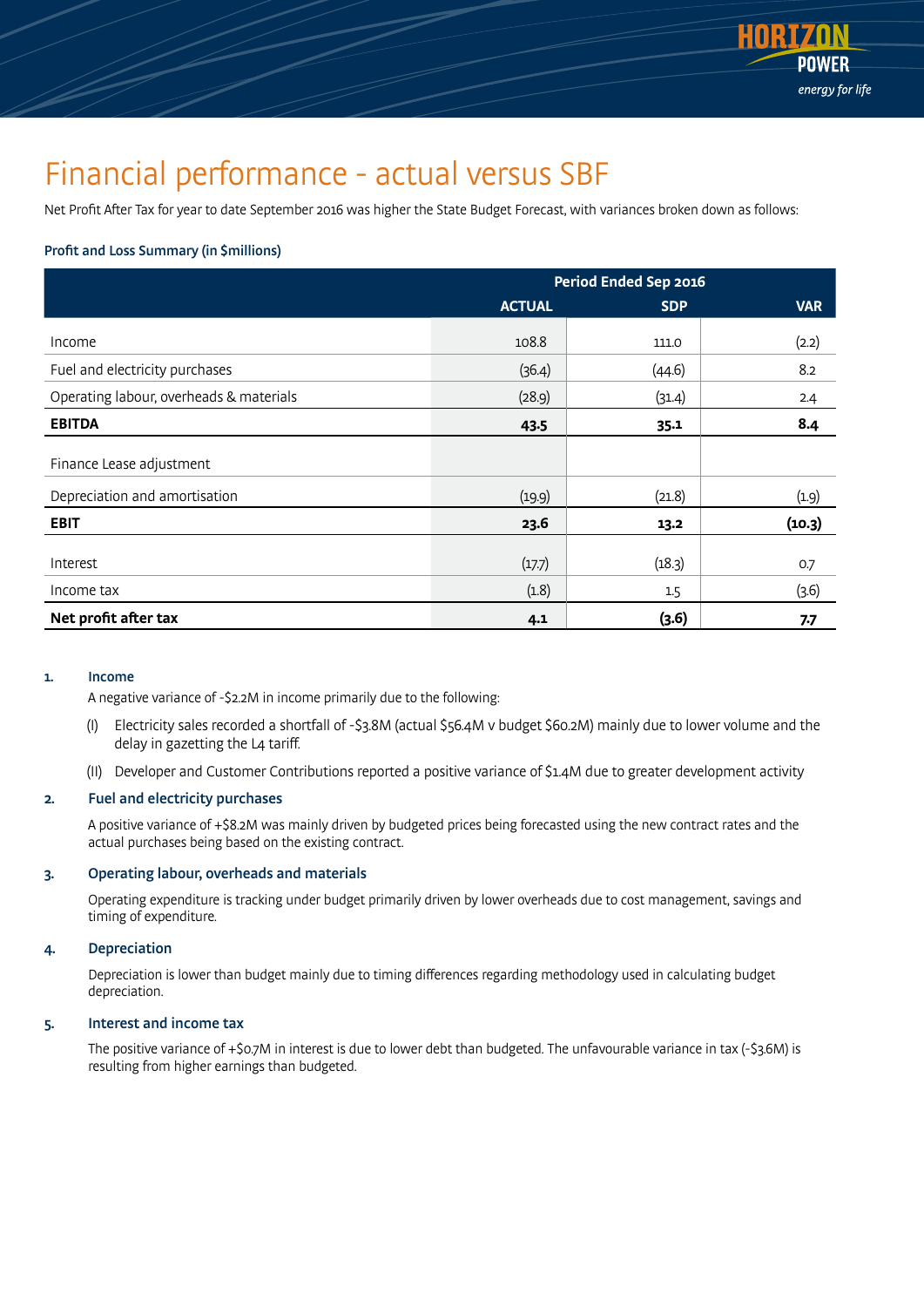

## Other performance measures

| <b>KPIS</b>                                                | Actual               | <b>Target</b>    | <b>Commentary</b>                                                                                                                                                                                                           |  |
|------------------------------------------------------------|----------------------|------------------|-----------------------------------------------------------------------------------------------------------------------------------------------------------------------------------------------------------------------------|--|
| <b>Business Value</b>                                      |                      |                  |                                                                                                                                                                                                                             |  |
| Unit Cost to Supply (cents/kWh)*                           | 33.2                 | 34.6             | The lower cost to supply reflects a decrease in<br>the COGS due to lower fixed PPA costs, lower<br>than forecast gas unit costs, lower operating<br>expenditure and higher than budget kWh sales.                           |  |
| Return on Assets (%)**                                     | 5.8%<br>(annualised) | 6.6%             | Lower than budget return however Earnings<br>Before Interest and Tax is greater than budget.                                                                                                                                |  |
| Subsidy reduction \$M (cumulative)                         | 90.9                 | 100.0            | Delivered The Advanced Meter Infrastructure<br>project, Revenue Leakage project, the<br>Rationalisation of Properties Facilities Fleet,<br>Remote Towns project and the NWIS Generation<br>Optimisation (spinning reserve). |  |
| Community                                                  |                      |                  |                                                                                                                                                                                                                             |  |
| <b>Customer Satisfaction (Annual)</b><br>(Survey rating %) | 73%                  | >70%             | YTD Customer satisfaction based on June 2016<br>Survey.                                                                                                                                                                     |  |
| No. of Customer Bills on Time<br>(Unbilled accounts)       | 13                   | 40 <sub>40</sub> | The value is the number of unbilled accounts > 90<br>days at the end of September.                                                                                                                                          |  |

\* Being Costs of goods sold + operating expenditure divided by kWh

\*\* Return on Asset = Annualised EBIT / Average Assets for the period